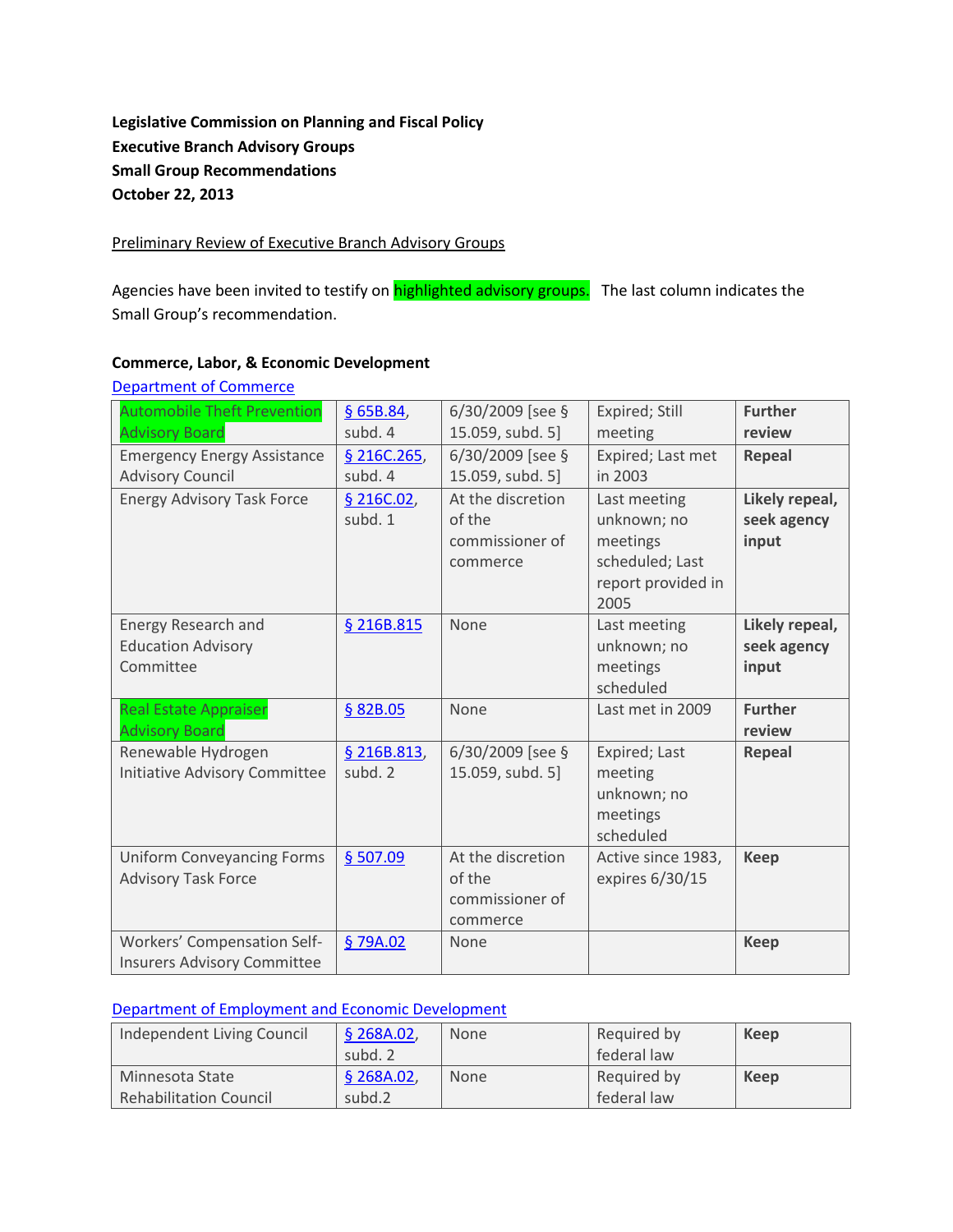| Minnesota State<br>Rehabilitation Council for the<br><b>Blind</b> | \$248.10    | None                                   | Required by<br>federal law | <b>Keep</b>                                                                                                                                                                                       |
|-------------------------------------------------------------------|-------------|----------------------------------------|----------------------------|---------------------------------------------------------------------------------------------------------------------------------------------------------------------------------------------------|
| <b>Trade Policy Advisory Council</b>                              | § 116J.9661 | 1/1/2020                               | <b>New</b>                 | <b>Keep</b>                                                                                                                                                                                       |
| <b>Workforce Development</b><br>Council                           | § 116L.665  | When not<br>required by<br>federal law | Required by<br>federal law | <b>Keep</b>                                                                                                                                                                                       |
| Youth Employment Grants<br><b>Advisory Committee</b>              | § 116L.363  | Likely none                            | No longer meeting          | Likely repeal,<br>seek agency<br>$input - "We$<br>would not<br>oppose the<br><b>LCPFP</b><br>recommendat<br>ion that the<br>Youth<br>Employment<br>Grants<br>Advisory<br>Committee<br>be sunset." |

# [Iron Range Resources & Rehabilitation Board](http://www.commissions.leg.state.mn.us/lcpfp/advisory_groups/2013/IRRB_AdvisoryGroups.pdf)

| Douglas J. Johnson Economic<br><b>Protection Trust Fund</b><br><b>Technical Advisory</b><br>Committee | § 298.297              | None | Combined with<br>Northeast MN<br>Economic<br>Development<br>Fund | $Keep - Staff$<br>inquired<br>whether<br><b>IRRRB</b><br>recommends<br>combining<br>with<br><b>Northeast</b><br>MN group,<br>awaiting a<br>response |
|-------------------------------------------------------------------------------------------------------|------------------------|------|------------------------------------------------------------------|-----------------------------------------------------------------------------------------------------------------------------------------------------|
| Iron Range Higher Education<br>Committee                                                              | § 298.2214             | None |                                                                  | <b>Keep</b>                                                                                                                                         |
| Northeast Minnesota<br>Economic Development Fund<br><b>Technical Advisory</b><br>Committees           | § 298.2213,<br>subd. 5 | None | Combined with<br>Douglas J. Johnson<br>Economic<br>Protection    | <b>Keep</b>                                                                                                                                         |

# [Department of Labor and Industry](http://www.commissions.leg.state.mn.us/lcpfp/advisory_groups/2013/DOLI_AdvisoryGroups2.pdf)

| Apprenticeship Board               | § 178.02  | <b>None</b> | Created in 1939         | <b>Keep</b> |
|------------------------------------|-----------|-------------|-------------------------|-------------|
| <b>Combative Sports Advisory</b>   | § 341.221 | <b>None</b> | Succeeded the           | Keep        |
| Council                            |           |             | <b>Combative Sports</b> |             |
|                                    |           |             | Commission              |             |
| <b>Construction Codes Advisory</b> | § 326B.07 | <b>None</b> | Reestablished in        | Keep        |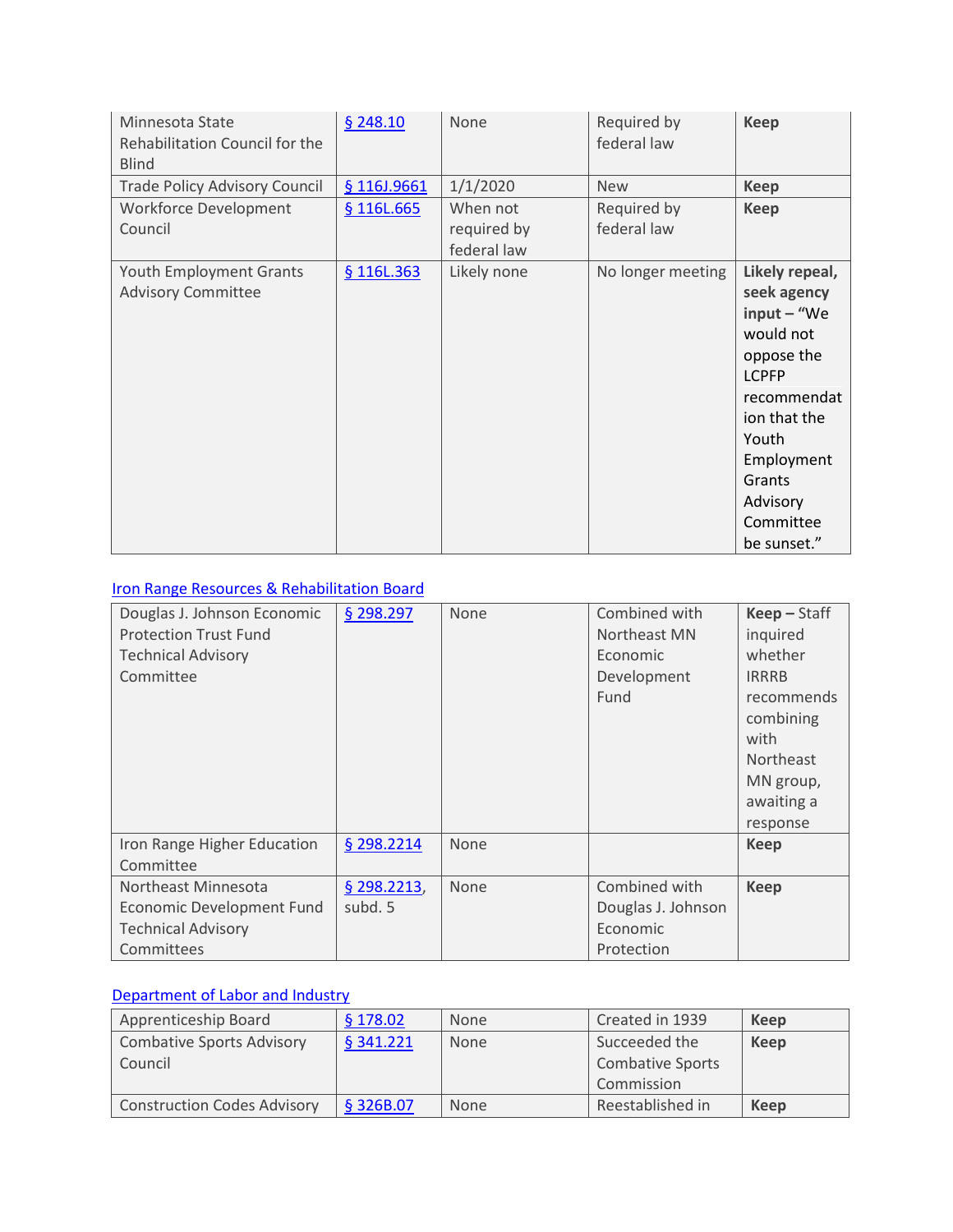| Council                                          |             |             | 2008                                         |      |
|--------------------------------------------------|-------------|-------------|----------------------------------------------|------|
| <b>OSHA Advisory Council</b>                     | \$182.656   | <b>None</b> | Created in 1972;<br>next meeting<br>11/1/13  | Keep |
| Workers' Compensation<br><b>Advisory Council</b> | $§$ 175.007 | <b>None</b> | Created in 1992;<br>next meeting<br>12/11/13 | Keep |

# [Public Utilities Commission](http://www.commissions.leg.state.mn.us/lcpfp/advisory_groups/2013/PUC_AdvisoryGroups.pdf)

| <b>Power Plant Siting Advisory</b>   | § 216E.08 | At the discretion | No task force      | <b>Further</b> |
|--------------------------------------|-----------|-------------------|--------------------|----------------|
| <b>Task Force</b>                    |           | of the Public     | currently meeting; | review         |
|                                      |           | <b>Utilities</b>  | PUC uses as        |                |
|                                      |           | Commission        | needed             |                |
| <b>Power Plant Siting Scientific</b> | § 216E.08 | At the discretion | Never appointed;   | <b>Further</b> |
| <b>Task Force</b>                    |           | of the Public     | PUC recommends     | review         |
|                                      |           | Utilities         | keeping in statute |                |
|                                      |           | Commission        |                    |                |

### [Minnesota Racing Commission](http://www.commissions.leg.state.mn.us/lcpfp/advisory_groups/2013/MRC_AdvisoryGroups.pdf)

| Breeder Fund Advisory | $§$ 240.18, | <b>None</b> | Keep |
|-----------------------|-------------|-------------|------|
| Committees            | subd. 4     |             |      |

### **Crime and Corrections**

# [Department of Corrections](http://www.commissions.leg.state.mn.us/lcpfp/advisory_groups/2013/DOC_AdvisoryGroups.pdf)

| Advisory Task Force on the<br>Woman and Juvenile Female<br>Offender | \$241.71 | At the discretion<br>of the<br>commissioner of<br>corrections | Created in 1981   | <b>Keep</b>                                                                                                                                                                                                                              |
|---------------------------------------------------------------------|----------|---------------------------------------------------------------|-------------------|------------------------------------------------------------------------------------------------------------------------------------------------------------------------------------------------------------------------------------------|
| <b>Correctional Facility Site</b><br><b>Selection Task Force</b>    | \$243.93 | At the discretion<br>of the<br>commissioner of<br>corrections | No longer meeting | <b>Likely</b><br>repeal, seek<br>agency<br>$input - "The$<br>DOC is ok<br>with<br>eliminating<br>the Site<br>Selection<br>committee.<br>We are not<br>looking at<br>building a<br>new prison<br>so this task<br>force is not<br>needed." |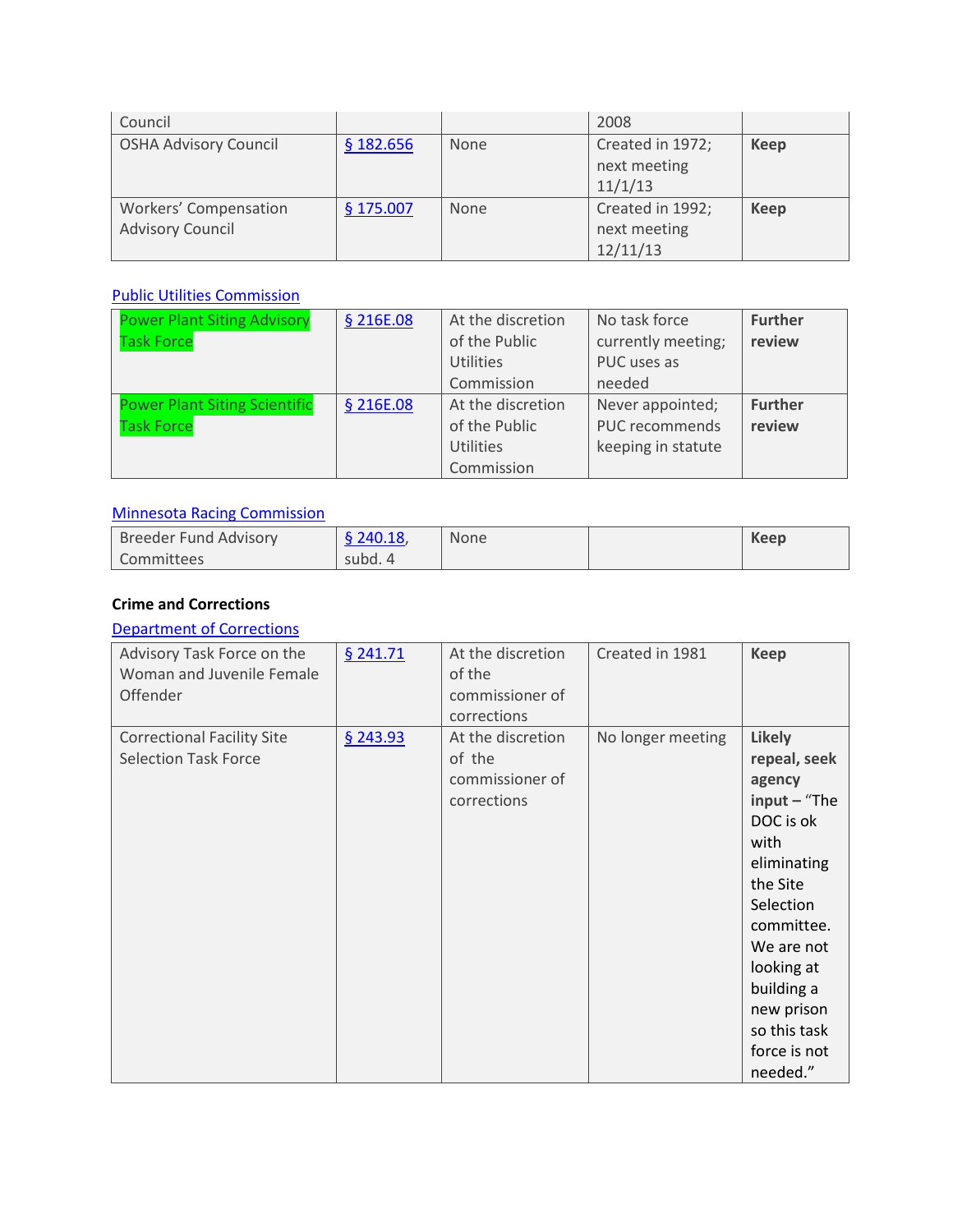| <b>Health Care Peer Review</b><br>Committee          | \$241.021,<br>subd. 4b         | None                                                          | Reports are non-<br>public information                                                           | <b>Keep</b>                     |
|------------------------------------------------------|--------------------------------|---------------------------------------------------------------|--------------------------------------------------------------------------------------------------|---------------------------------|
| Interstate Adult Offender<br><b>Advisory Council</b> | § 243.1606                     | None                                                          | Required for<br>compliance with<br>Interstate<br>Commission for<br>Adult Offender<br>Supervision | <b>Keep</b>                     |
| Interstate Compact for<br>Juveniles Advisory Council | \$260.515<br>See Article<br>IX | None                                                          | Required for<br>compliance with<br>Interstate<br>Commission for<br><b>Juveniles</b>              | <b>Keep</b>                     |
| Sex Offender Treatment<br><b>Advisory Task Force</b> | $§$ 241.67,<br>subd. 8         | At the discretion<br>of the<br>commissioner of<br>corrections | No longer meeting                                                                                | Keep,<br>inquire into<br>status |

# [Department of Public Safety](http://www.commissions.leg.state.mn.us/lcpfp/advisory_groups/2013/DPS_AdvisoryGroups.pdf)

| <b>Battered Women and</b><br><b>Domestic Abuse Advisory</b><br>Council    | § 611A.34              | None                                                                           | Inactive since 1999;<br>duties assumed by<br>the Office of Justice<br>Programs                              | <b>Further</b><br>review |
|---------------------------------------------------------------------------|------------------------|--------------------------------------------------------------------------------|-------------------------------------------------------------------------------------------------------------|--------------------------|
| Capitol Area Security<br><b>Advisory Committee</b>                        | § 299E.04              | 6/30/2022                                                                      | Reports annually<br>by January 15                                                                           | <b>Keep</b>              |
| <b>Community-Oriented Police</b><br><b>Grant Program Committee</b>        | \$299A.62              | 6/30/2009 [see §<br>15.059, subd. 5]                                           | Expired; No longer<br>meeting                                                                               | <b>Repeal</b>            |
| <b>Criminal Justice Information</b><br><b>Systems Advisory Task Force</b> | § 299C.65<br>subd. 2   | At the discretion<br>of the criminal<br>justice<br>information policy<br>group |                                                                                                             | <b>Keep</b>              |
| <b>Financial Crimes Advisory</b><br><b>Board</b>                          | § 299A.681             | None                                                                           |                                                                                                             | <b>Further</b><br>review |
| <b>Financial Crimes Task Force</b>                                        | § 299A.681             | None                                                                           | Multi-jurisdictional<br>law enforcement<br>entity that takes<br>direction from the<br><b>Advisory Board</b> | <b>Further</b><br>review |
| <b>Fire Protection Systems</b><br><b>Advisory Council</b>                 | § 299M.02              | None                                                                           | Last met in 2011                                                                                            | <b>Further</b><br>review |
| <b>Fire Service Advisory</b><br>Committee                                 | § 299F.012,<br>subd. 2 | $6/30/2009$ [see §<br>15.059, subd. 5]                                         | Expired; Still<br>meeting; Provides<br>funding<br>recommendations<br>from the Fire                          | <b>Further</b><br>review |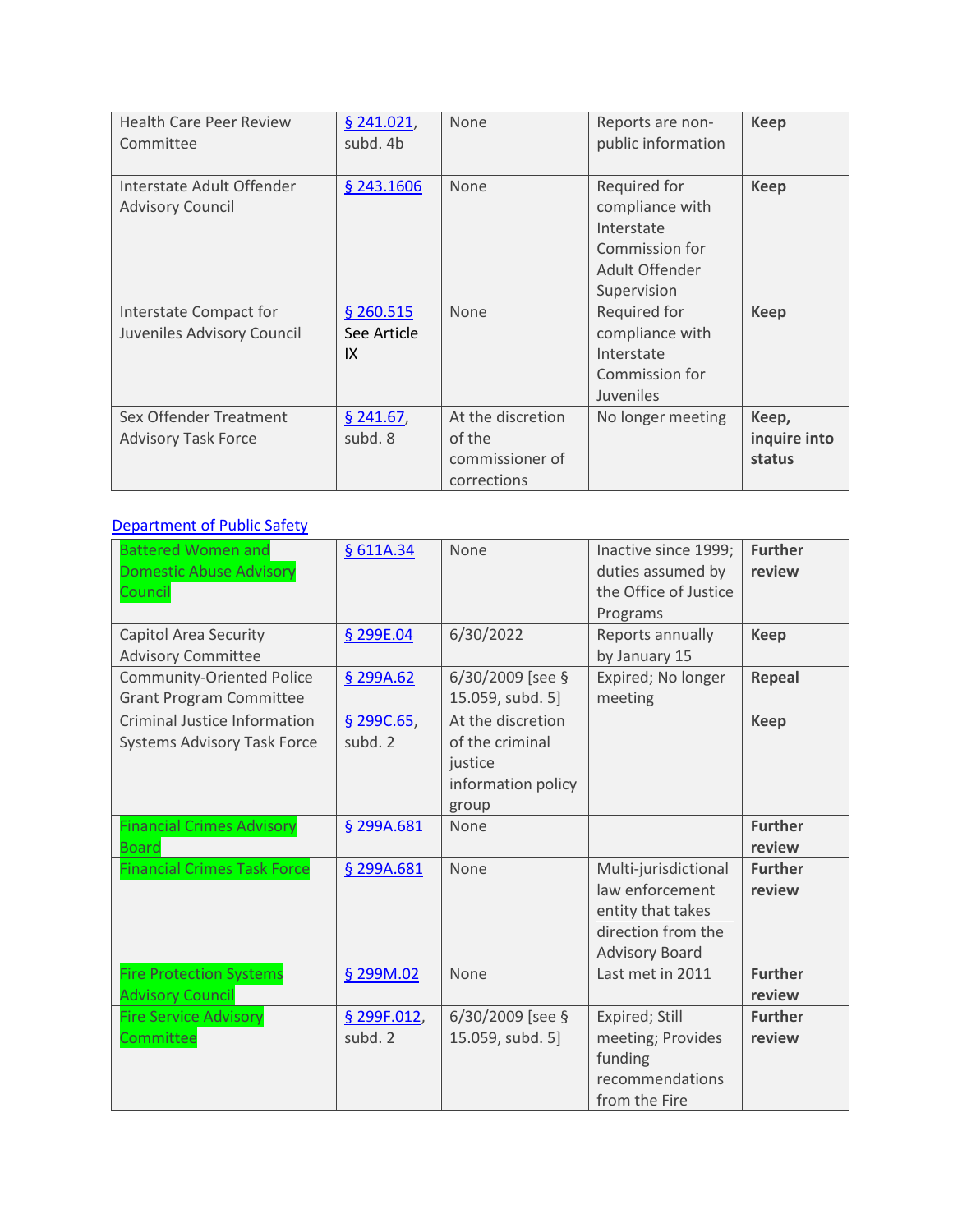|                                                     |                      |                                        | Safety Account                                                                |                          |
|-----------------------------------------------------|----------------------|----------------------------------------|-------------------------------------------------------------------------------|--------------------------|
| <b>Forensic Laboratory Advisory</b><br><b>Board</b> | § 299C.156           | $6/30/2009$ [see §<br>15.059, subd. 5] | Expired; Still<br>meeting                                                     | <b>Further</b><br>review |
| Juvenile Justice Advisory<br>Committee              | § 299A.72            | <b>None</b>                            | Mandated by the<br>Juvenile Justice &<br>Delinguency<br><b>Prevention Act</b> | <b>Keep</b>              |
| <b>Statewide Radio Board</b><br>advisory groups     | \$403.40,<br>subd. 2 | <b>None</b>                            | Seven committees                                                              | <b>Further</b><br>review |
| <b>Violent Crime Coordinating</b><br>Council        | § 299A.642           | None                                   |                                                                               | <b>Keep</b>              |
| Weed and Seed Grant<br>Program Committee            | \$299A.63            | $6/30/2009$ [see §<br>15.059, subd. 5] | Expired; No longer<br>meeting                                                 | Repeal                   |

### **Education**

# [Department of Education](http://www.commissions.leg.state.mn.us/lcpfp/advisory_groups/2013/DOE_AdvisoryGroups2.pdf)

| <b>Advisory Committee for the</b><br>Minnesota Braille and<br><b>Talking Book Library</b> | $§$ 134.31,<br>subd. 6 | None                                                                                                                                         | Meets quarterly;<br>Budget \$1,700                                                        | <b>Further</b><br>review    |
|-------------------------------------------------------------------------------------------|------------------------|----------------------------------------------------------------------------------------------------------------------------------------------|-------------------------------------------------------------------------------------------|-----------------------------|
| <b>Assessment Advisory</b><br>Committee                                                   | § 120B.365             | 6/30/2014                                                                                                                                    | <b>Issues</b><br>recommendations,<br>no reports                                           | <b>Expires next</b><br>vear |
| Early Childhood Education<br>and Care Advisory Council                                    | § 124D.141             | None (required<br>by federal law)                                                                                                            | Report<br>Required by federal<br>law                                                      | <b>Keep</b>                 |
| Interagency Early Childhood<br><b>Coordinating Council</b>                                | § 125A.28              | None                                                                                                                                         | Report<br>Required by federal<br>law                                                      | <b>Keep</b>                 |
| Interagency Intervention<br>Service Systems Committee                                     | \$125A.023,<br>subd. 4 | None                                                                                                                                         | Report<br>Required by federal<br>law                                                      | <b>Keep</b>                 |
| Minnesota Academic<br><b>Excellence Foundation</b>                                        | § 124D.94              | None                                                                                                                                         | Report<br>Received state aid<br>appropriation from<br>1997-2002                           | <b>Further</b><br>review    |
| Minnesota Resource Center<br><b>Advisory Committee:</b><br><b>Blind/Visually Impaired</b> | \$125A.63,<br>subd. 4  | Unclear; this<br>section was<br>amended in 2009,<br>suggesting the<br>legislature did not<br>intend the June<br>30, 2009, sunset<br>to apply | Created in 1987;<br>Budget \$4,500<br>federal discretionary<br>special education<br>funds | <b>Further</b><br>review    |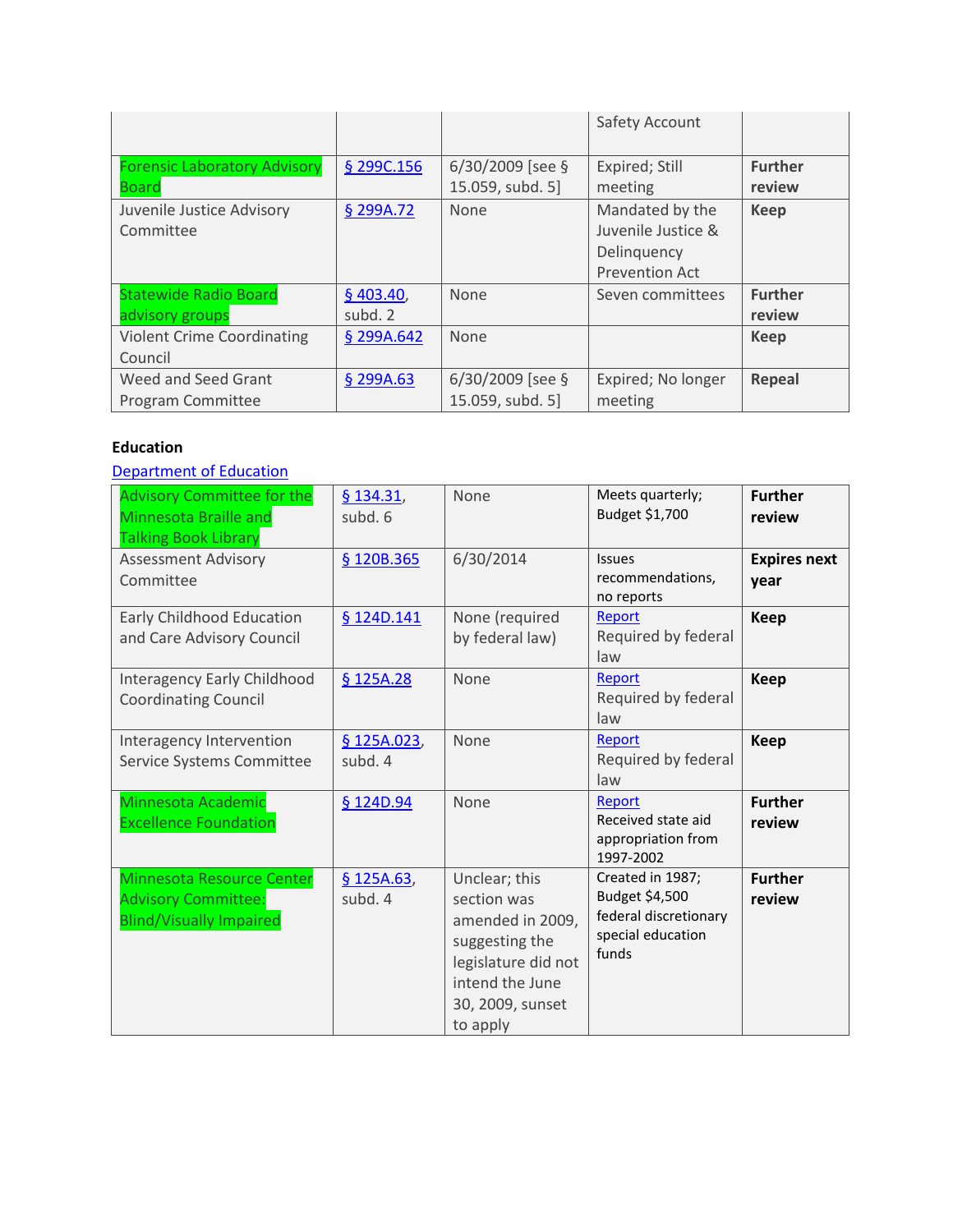| Minnesota Resource Center<br><b>Advisory Committee:</b><br>Deaf/Hard of Hearing | \$125A.63               | Unclear; this<br>section was<br>amended in 2009,<br>suggesting the<br>legislature did not<br>intend the June<br>30, 2009, sunset<br>to apply | Report<br>Created in 1987;<br>Budget \$4,500<br>federal discretionary<br>special education<br>funds | <b>Further</b><br>review |
|---------------------------------------------------------------------------------|-------------------------|----------------------------------------------------------------------------------------------------------------------------------------------|-----------------------------------------------------------------------------------------------------|--------------------------|
| <b>Nonpublic Education Council</b>                                              | § 123B.445              | <b>None</b>                                                                                                                                  | Created in 1985;<br>Mileage reimbursed<br>only                                                      | <b>Further</b><br>review |
| Online and Digital Learning<br><b>Advisory Council</b>                          | § 124D.095,<br>subd. 10 | 6/30/2016                                                                                                                                    | Report<br>Duties and<br>membership<br>amended in 2013 K-<br>12 Omnibus bill;<br>expiration extended | Keep                     |
| P-20 Education Partnership                                                      | § 127A.70               | None                                                                                                                                         | Report<br>Next meeting<br>10/17/13                                                                  | Keep/Furth<br>er review  |

# **Environment, Agriculture, and Natural Resources**

#### [Department of Agriculture](http://www.commissions.leg.state.mn.us/lcpfp/advisory_groups/2013/MDA_AdvisoryGroups.pdf)

| Food Safety and Defense<br><b>Task Force</b>    | § 28A.21    | 6/30/2017   | MDA testified before<br>legislature in 2012;<br>recommended group<br>be continued                   | <b>Keep</b> |
|-------------------------------------------------|-------------|-------------|-----------------------------------------------------------------------------------------------------|-------------|
| Minnesota Organic Advisory<br><b>Task Force</b> | \$31.94     | 6/30/2016   | 2013 legislature<br>extended the task<br>force through 2016                                         | <b>Keep</b> |
| NextGen Energy Board                            | $§$ 41A.105 | 6/30/2015   | Report pgs 28-32<br>2013 legislature<br>extended the task<br>force through 2015;<br>expanded duties | <b>Keep</b> |
| <b>Noxious Weed Advisory</b><br>Committee       | $§$ 18.91   | <b>None</b> | 2013 legislature<br>expanded duties                                                                 | <b>Keep</b> |

# [Board of Water and Soil Resources](http://www.commissions.leg.state.mn.us/lcpfp/advisory_groups/2013/BWSR_AdvisoryGroup.pdf)

| Minnesota River Board<br><b>Advisory Committee</b> | § 103F.378,<br>subd. $2(b)$ | <b>None</b>        | <b>BWSR</b> suggests<br>legislative changes<br>may be needed | <b>Further</b><br>review |
|----------------------------------------------------|-----------------------------|--------------------|--------------------------------------------------------------|--------------------------|
| Reinvest in Minnesota Clean                        | \$103F.518,                 | $6/30/2009$ [see § | Expired; no longer                                           | Repeal                   |
| <b>Energy Program Technical</b>                    | subd. 11                    | 15.059, subd. 5]   | meeting                                                      |                          |
| Committee                                          |                             |                    |                                                              |                          |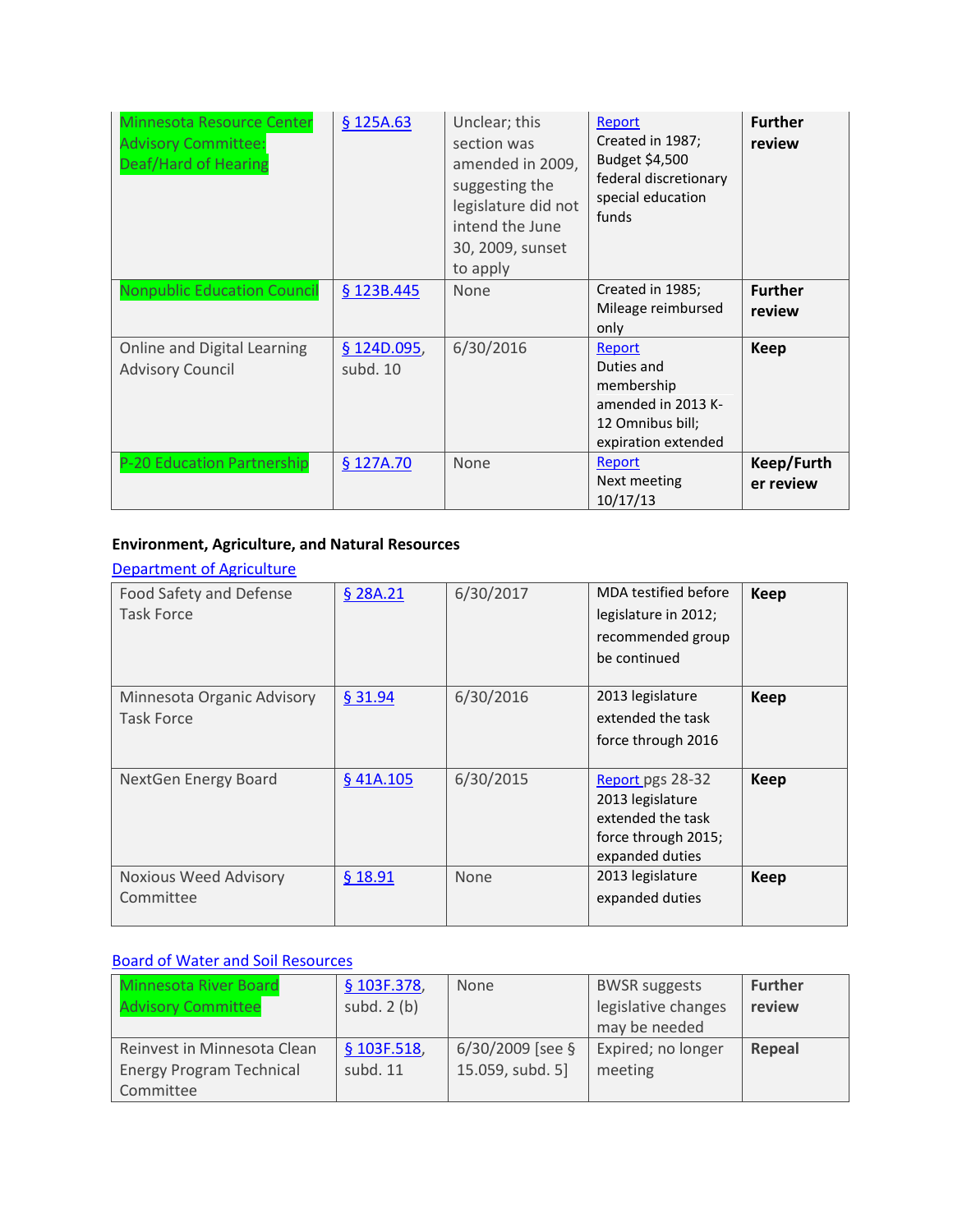### [Department of Natural Resources](http://www.commissions.leg.state.mn.us/lcpfp/advisory_groups/2013/DNR_AdvisoryGroups.pdf)

| <b>Cuyuna Country State</b><br><b>Recreation Area Citizens</b><br><b>Advisory Council</b> | § 85.0146              | None                                                                | Meets quarterly; no<br>budget                              | <b>Further</b><br>review  |
|-------------------------------------------------------------------------------------------|------------------------|---------------------------------------------------------------------|------------------------------------------------------------|---------------------------|
| <b>Forest Resources Council</b>                                                           | § 89A.03               | 6/30/2017                                                           | Report<br>Budget \$580,000                                 | <b>Further</b><br>review  |
| <b>Forest Resources Research</b><br><b>Advisory Committee</b>                             | § 89A.08               | 6/30/2017                                                           |                                                            | <b>Further</b><br>review  |
| Game and Fish Fund Citizens<br><b>Advisory Subcommittee</b>                               | § 97A.055,<br>subd. 4b | 6/30/2015                                                           | Report<br>No appropriation;<br>mileage available           | <b>Expires in</b><br>2015 |
| <b>Greater Minnesota Parks and</b><br><b>Trails Commission</b>                            | \$85.536               | None                                                                | <b>Members</b><br><b>New</b>                               | Keep                      |
| Land Use Advisory<br>Committee                                                            | \$92.35                | $6/30/2009$ [see §<br>15.059, subd. 5]                              | Expired; no longer<br>meeting                              | Repeal                    |
| <b>Mineral Coordinating</b><br>Committee                                                  | §93.0015               | 6/30/2016                                                           |                                                            | <b>Keep</b>               |
| Native Plant Conservation<br><b>Task Force</b>                                            | § 84.964               | At the discretion<br>of the<br>commissioner of<br>natural resources | Created in 1995; Task<br>force has never been<br>assembled | Repeal                    |
| Off-Highway Vehicle Safety<br><b>Advisory Council</b>                                     | § 84.9011,<br>subd. 4  | $6/30/2009$ [see §<br>15.059, subd. 5]                              | Expired; Still meeting                                     | <b>Further</b><br>review  |

# [Pollution Control Agency](http://www.commissions.leg.state.mn.us/lcpfp/advisory_groups/2013/PCA_AdvisoryGroups.pdf)

| Clean Water Council                                                                      | § 114D.30               | None                                                             | Report                  | <b>Keep</b>              |
|------------------------------------------------------------------------------------------|-------------------------|------------------------------------------------------------------|-------------------------|--------------------------|
| <b>County Subsurface Sewage</b><br><b>Treatment System Advisory</b><br>Committee         | \$115.55,<br>subd. 12   | $6/30/2009$ [see §<br>15.059, subd. 5]                           | Has never met           | Repeal                   |
| Nuclear Waste Council                                                                    | § 116C.711              | None                                                             | Last met in 1986        | Repeal                   |
| <b>Small Business Air Quality</b><br><b>Compliance Advisory Council</b>                  | \$116.99                | Unclear; possibly<br>June 30, 2009<br>[see § 15.059,<br>subd. 5] | Last met in 1996        | <b>Further</b><br>review |
| <b>Subsurface Sewage</b><br><b>Treatment Systems</b><br><b>Implementation Task Force</b> | \$115.55,<br>subd. $13$ | At the discretion<br>of the Pollution<br><b>Control Agency</b>   | Report<br>Meets monthly | <b>Further</b><br>review |

#### **Transportation**

| Department of Transportation |                  |             |      |
|------------------------------|------------------|-------------|------|
| City Engineer Screening      | $\{6, 162, 13\}$ | <b>None</b> | Keep |